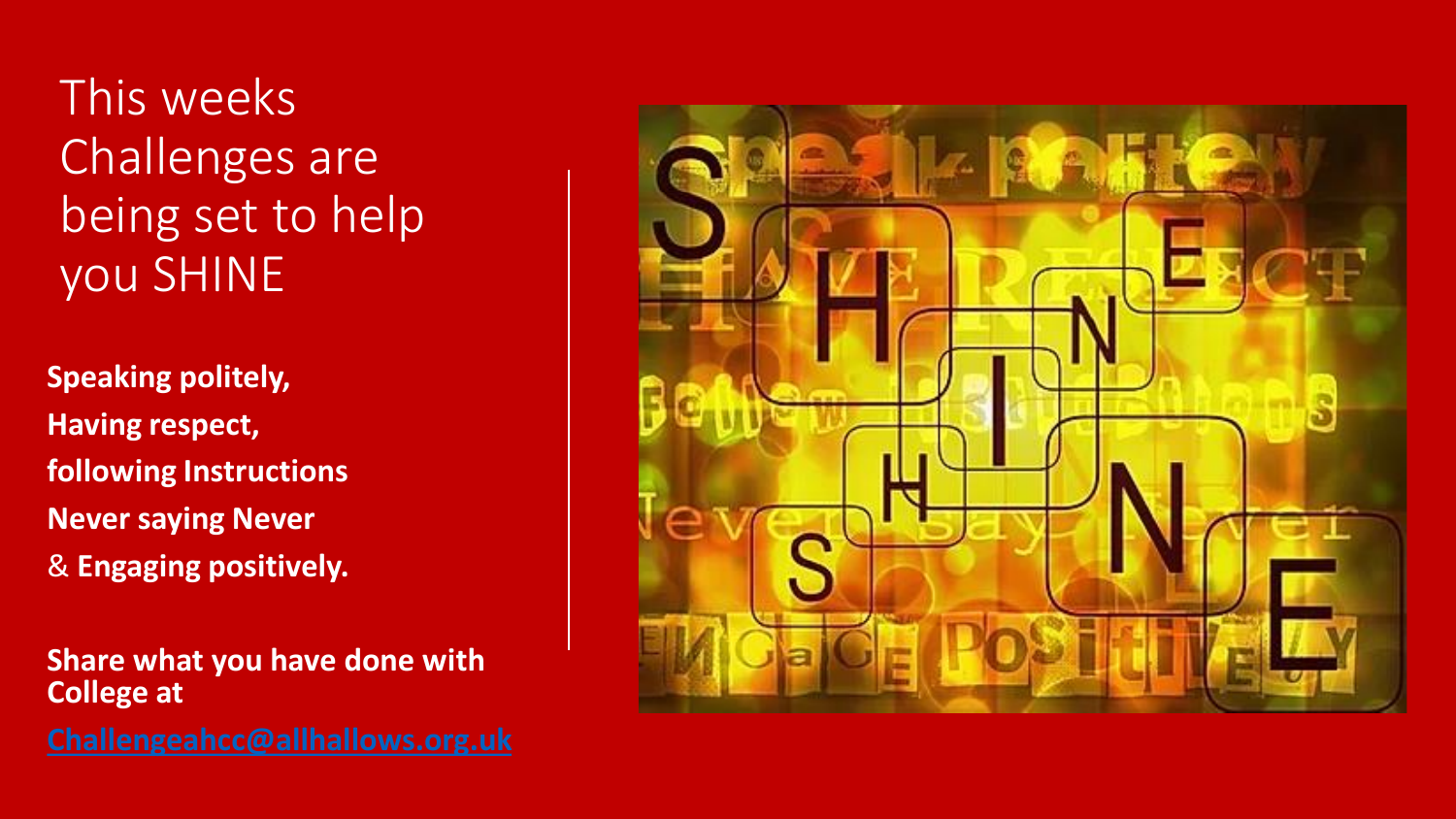# Speaking politely



It is always great to receive a letter, so this week why not write to a family member or friend that you are not getting to see at the moment. They may even send you one back!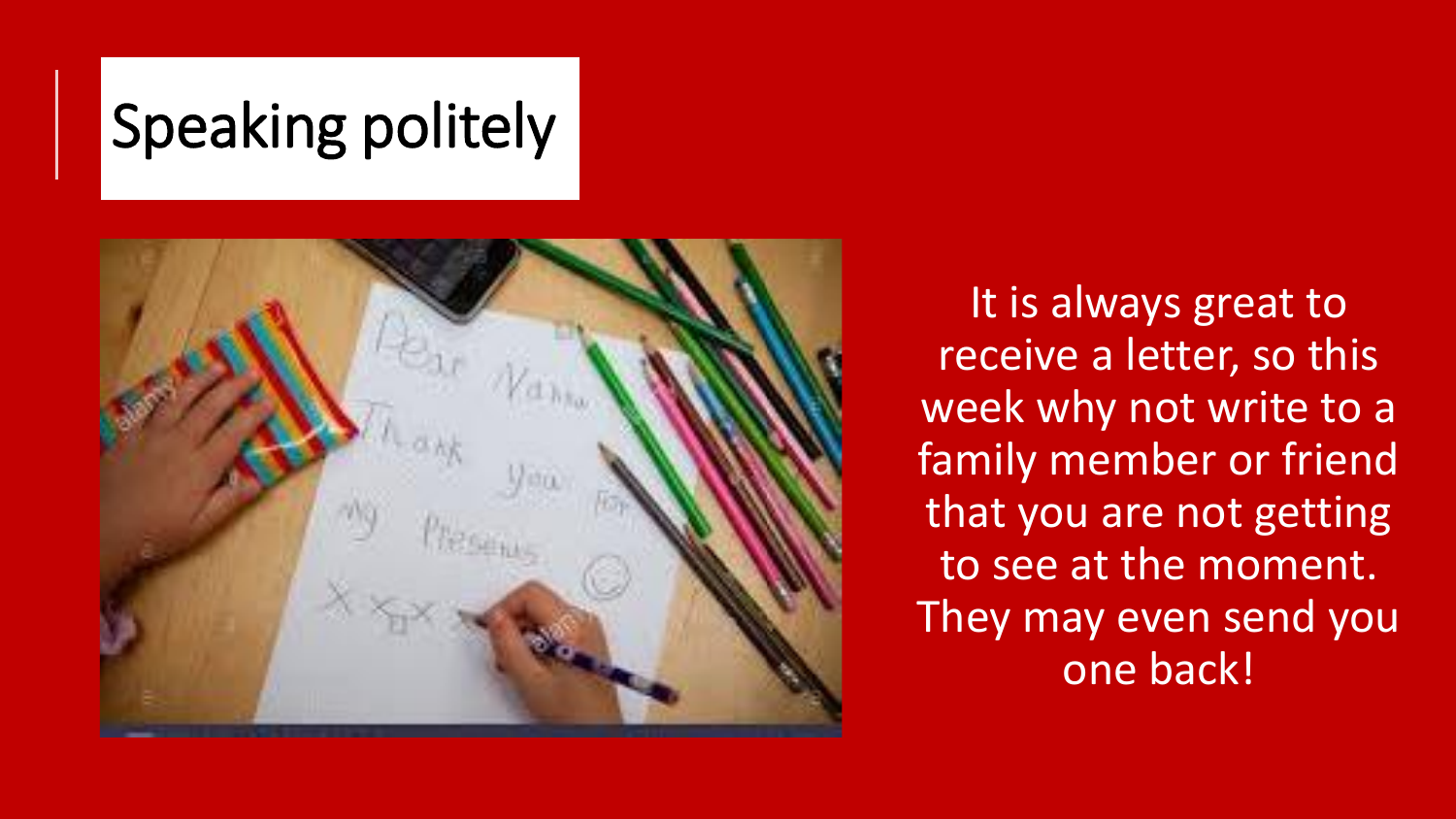## Having respect

This week find a way of showing your fami<u>ly</u> respect by helping out at home. This should be something extra on top of what you already do to help.

- Stack the dishwasher
- Cook dinner
- Clean the car

• ……………..

- Mow the lawn
- Clean the bathroom
- Do some washing
- Make everyone a drink once a day

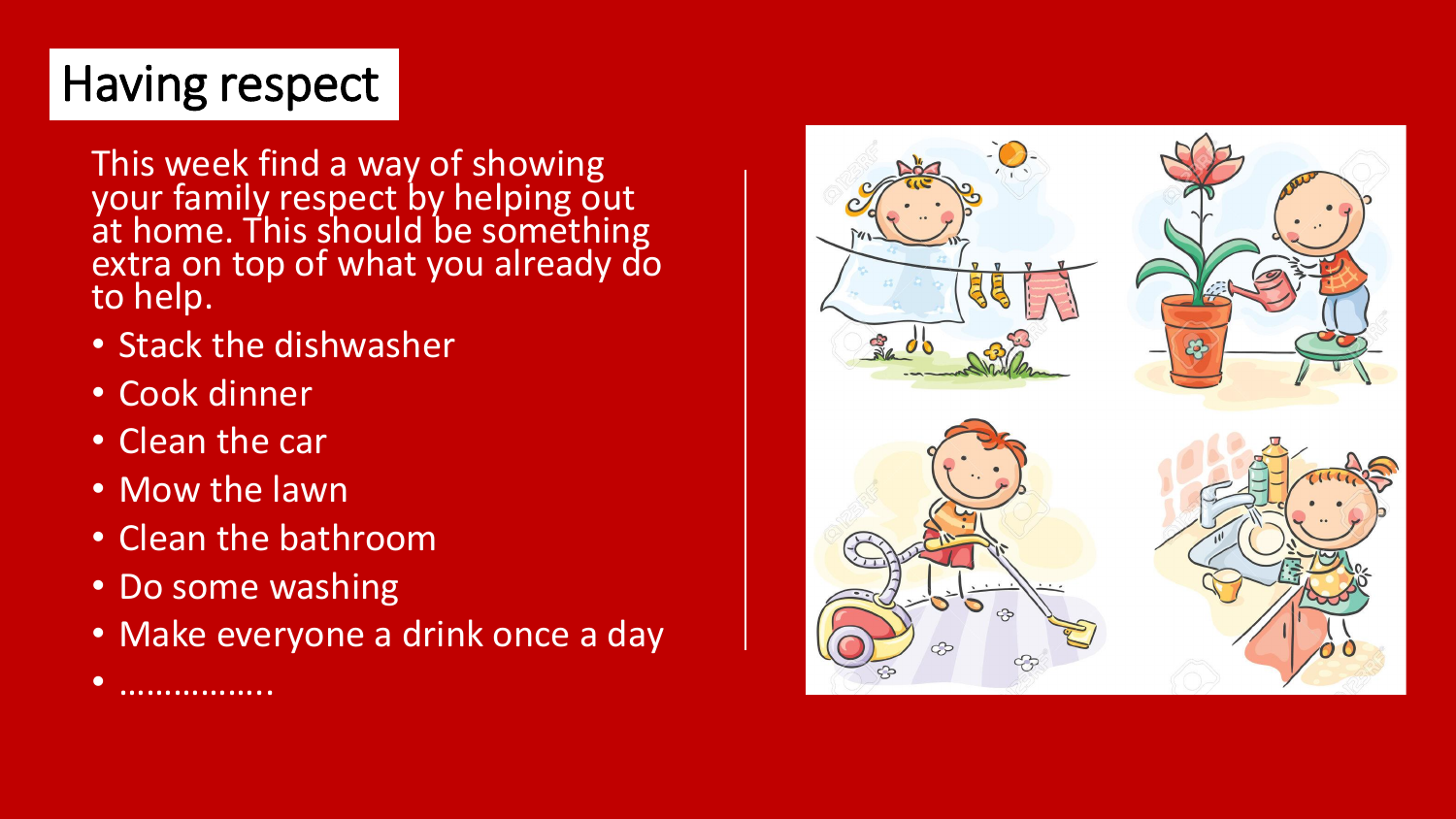

## Following Instructions

### Learn to do Origami. Here is a website that could help you learn.

<https://www.origami-fun.com/origami-for-kids.html>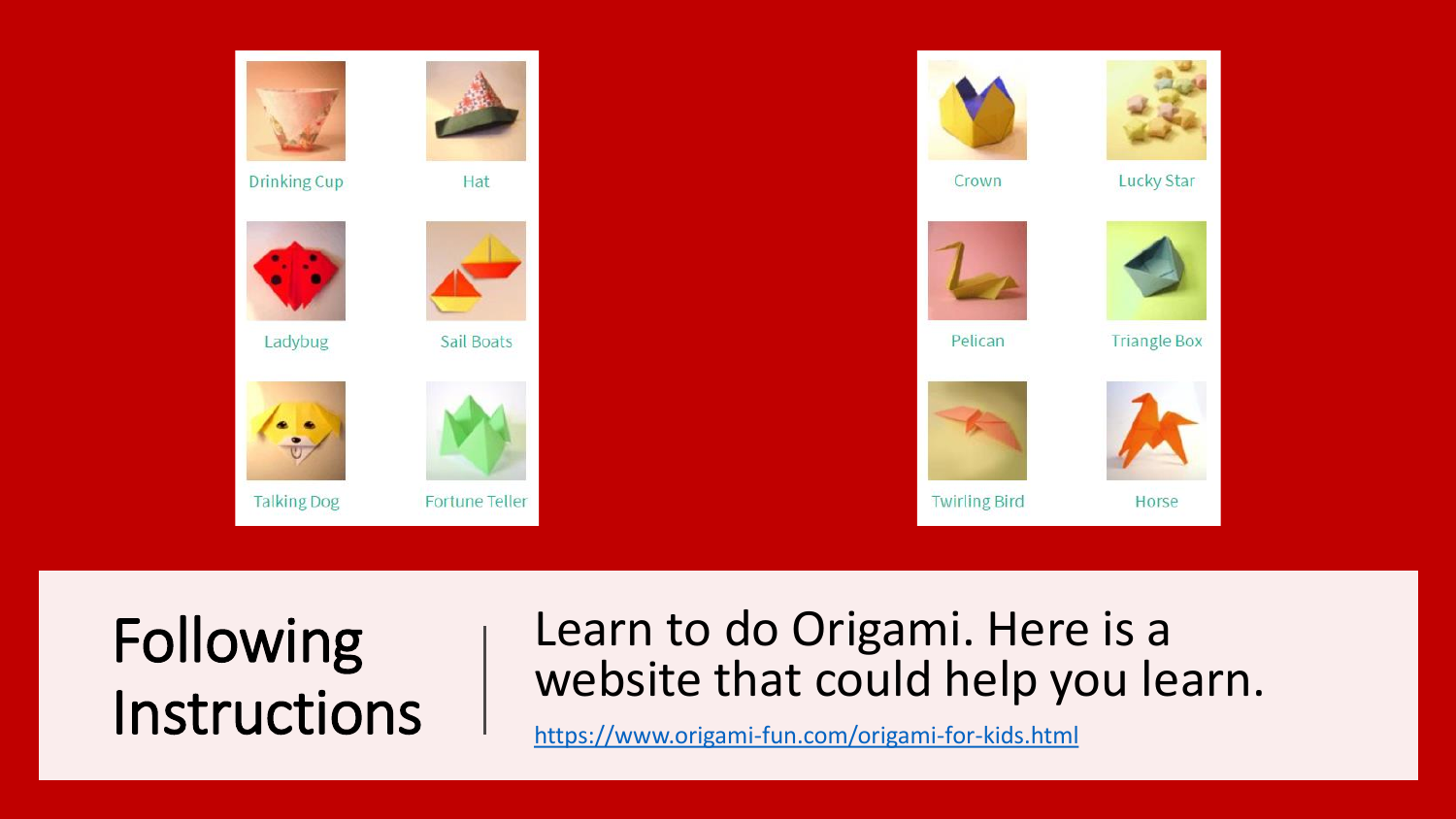

#### What is a Guinness World Records title?

Each record title must fulfil all of the following criteria. They must be:

- Measurable Can it be measured objectively? What is the unit of measurement? We do not accept applications based on subjective variables. For example - beauty, kindness, loyalty.
- Breakable Can the record be broken? Our record titles must be open to being challenged.
- Standardisable Can the record be repeated by someone else? Is it possible to create a set of parameters and conditions that all challengers can follow?
- Verifiable Can the claim be proven? Will there be accurate evidence available to prove it occurred?
- . Based on one variable Is the record based on one superlative and measured in one unit of measurement?
- The best in the world Has anyone else done better? If your record suggestion is new then Guinness World Records will set a challenging minimum requirement for you to beat.

### Never saying Never

### **Do you want to be a record breaker?**

- Why not use this time in lockdown to break a world record.
- Develop your skills of resilience and perseverance.

<https://www.guinnessworldrecords.com/records/how-to-set-or-break-a-world-record/>